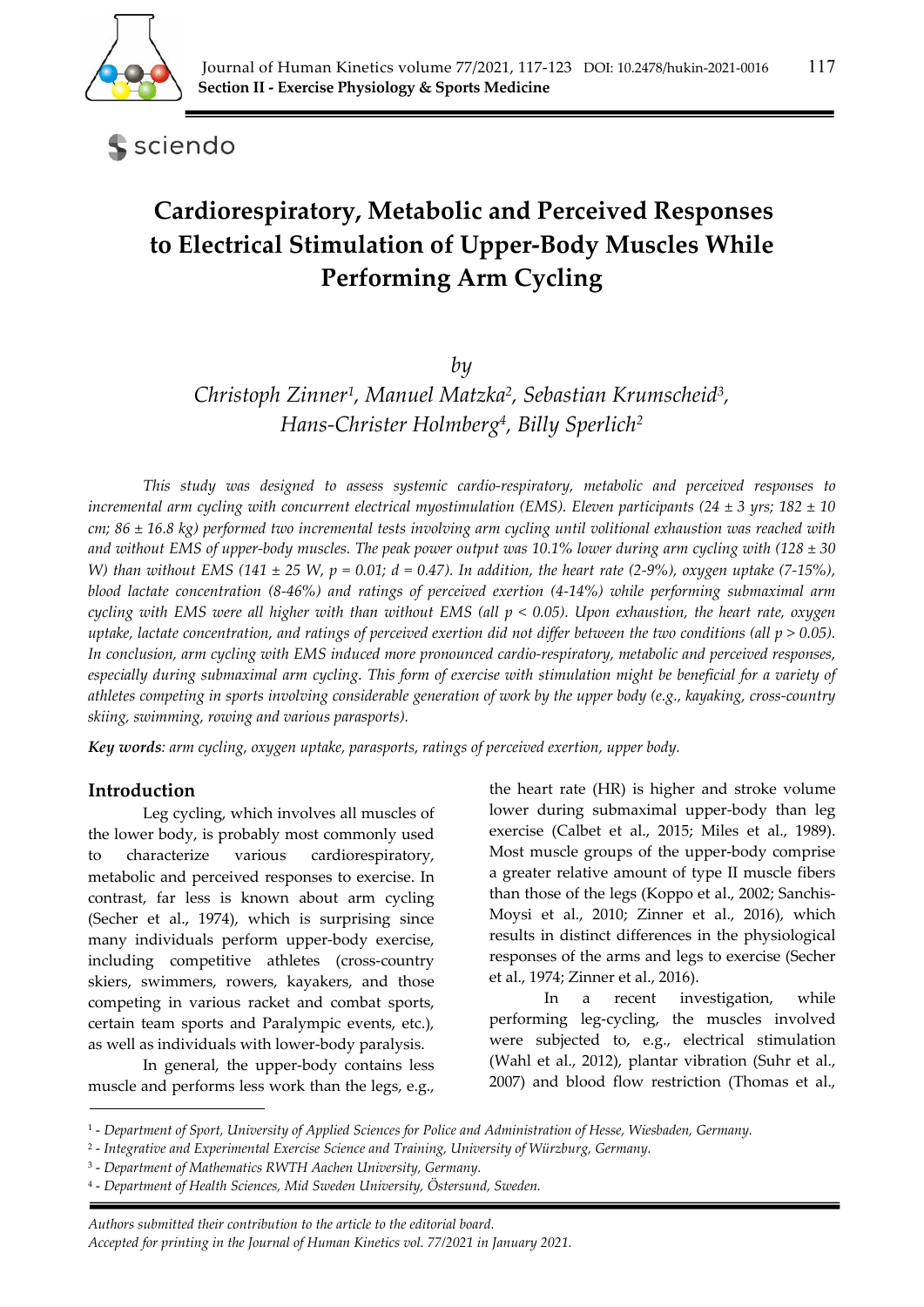2018) to increase the work load and the acute cardiorespiratory, metabolic and perceived responses compared to those during leg-cycling without stimulation. Far less is presently known about the effects of concurrent stimulation, in particular electrical stimulation, on acute cardiorespiratory, metabolic and perceived responses during arm cycling.

To improve performance and/or health, as well as to recover from injury, exercise with concurrent whole-body electrical myostimulation (EMS) has been adopted by a wide spectrum of individuals, ranging from elite and recreational athletes to patients. Exercise with concurrent EMS improved athletic performance (e.g., maximal strength; Brocherie et al., 2005), as well as general fitness (e.g., increased power output and peak oxygen uptake; Kemmler et al., 2018). One underlying mechanism proposed involves the greater number of motor units recruited with concurrent EMS (Salmons, 2009). This recruitment is non-selective, synchronous and localized, i.e., during exercise with EMS both type I and type II muscle fibers are recruited simultaneously and immediately at the onset of exercise, even at low intensities (Gregory and Bickel, 2005; Nosaka et al., 2011), which makes this approach especially interesting in connection with submaximal exercise. In addition, the benefits of exercise on metabolic health depend on the amount of muscle mass involved and since EMS training activates more muscle mass, co-activating both the agonist and antagonist muscles simultaneously, this form of exercise appears to elevate metabolic demands efficiently.

Previous findings indicate that addition of EMS to endurance cycling may enhance the stimulation of skeletal muscle, with augmented cardiovascular stress. Whereas several studies have explored acute responses to endurance leg exercise with EMS (Kim Takala et al., 1995; Pano-Rodriguez et al., 2019), none have investigated these in connection with arm exercise. Clearly, before a new form of training can be recommended its acute effect must be understood in some detail.

Therefore, the current study was designed to assess the systemic cardio-respiratory, metabolic and perceived responses to incremental arm cycling with concurrent EMS. Since addition of EMS activates more motor units at any given

intensity, we hypothesized that the cardiorespiratory, metabolic and perceived responses would be more pronounced with than without EMS.

# **Methods**

## *Participants*

The 11 healthy participants (age:  $24 \pm 3$ yrs; body height:  $182 \pm 10$  cm; body mass:  $86 \pm 16.8$ kg; percentage body fat mass:  $14.0 \pm 3.7$  %; means ± SD) all exercised recreationally (jogging, cycling, etc.) one to three times a week, although none trained regularly for any particular sporting event. All had extensive experience with the laboratory procedures employed. Each participant was informed in detail about the test protocols before providing written consent to participate. All procedures were pre-approved by the local ethics committee and conducted in accordance with the Declaration of Helsinki.

#### *Design and Procedures*

During the first visit to the laboratory, anthropometric data were collected. During the second and third visits, which were 7 days apart, all participants performed an incremental armcycling test, either with or without concurrent EMS, in randomized order.

This incremental test consisted of 3 min of sitting (without EMS and with the arms still) on the ergometer, during which time baseline values were obtained. After sitting for additional 3 min on the ergometer with EMS of the upper-body muscles, but still with no arm movement, another set of values was obtained. Thereafter, incremental testing commenced at an initial workload of 40 W, with a 20-W increase every 3 min until volitional exhaustion. The arm cycle ergometer (Monark 891E cycle ergometer) was mounted on an adjustable stand (Monark Exercise AB, Vansbro, Sweden) and associated Monark software monitored power output during the entire trial. The settings for the ergometer (seat height, distance of the upper body to the center of the arm cranks) were adjusted individually as described previously (Brink-Elfegoun et al., 2007) during the first visit and employed thereafter.

The EMS device (miha bodytec, Emersacker, Germany) was attached to both upper arms, the upper and lower back, chest, and stomach and the following settings were utilized: bipolar impulse frequency, 85 Hz; impulse width,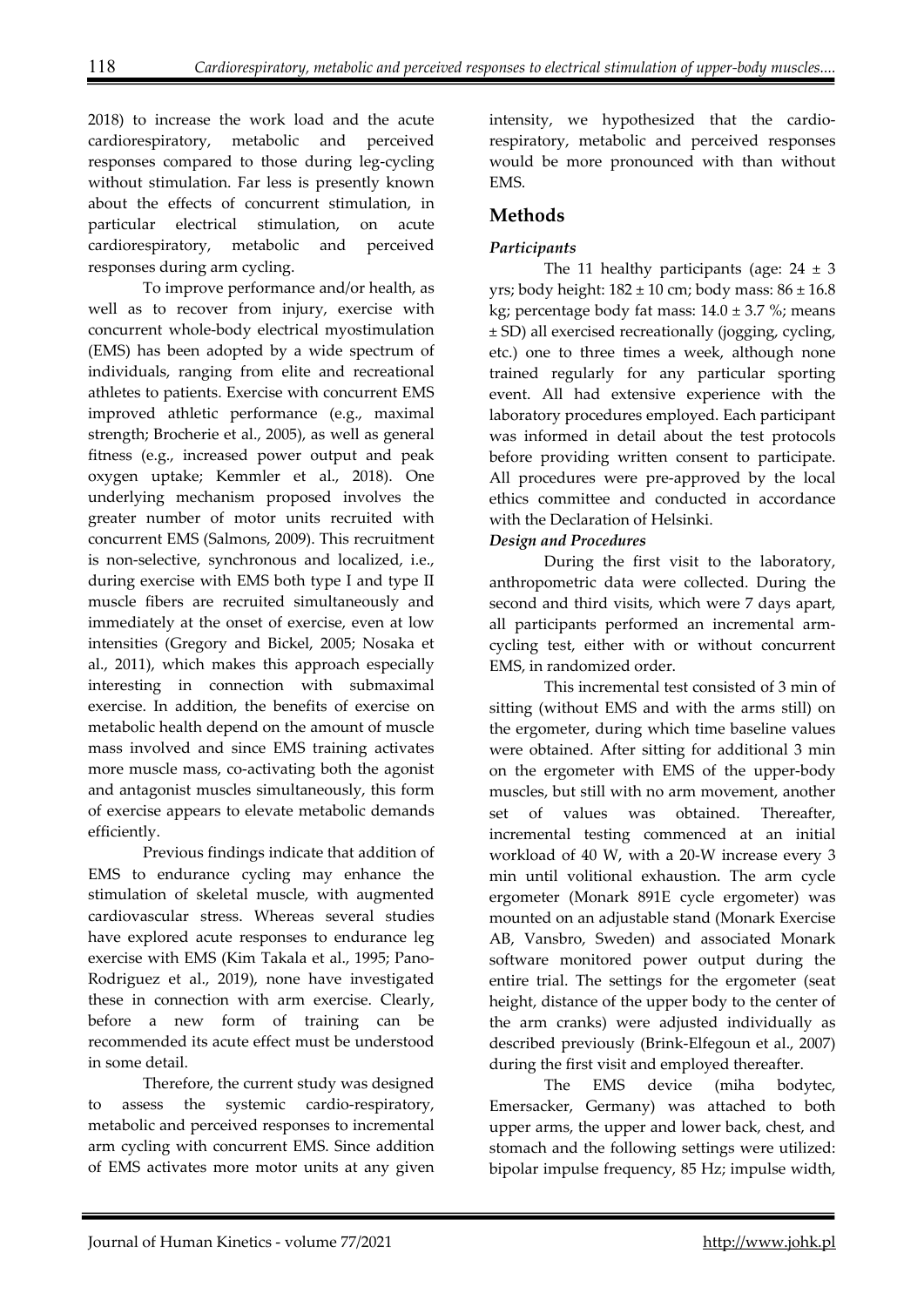400 ms; time on, 10 s; time off, 2 s. The intensity was set individually at the maximum tolerated in terms of discomfort and the ability to continue arm cycling in a proper manner.

Oxygen uptake was monitored continuously with an open-circuit breath-bybreath gas analyzer (MetaMax 3B, Cortex Biophysik, Leipzig, Germany), employing standard algorithms to compensate for the time delay between gas consumption and the signal. The oxygen sensor was calibrated prior to each test with both 15.8% and 5%  $O_2$  in  $N_2$  (Praxair, Düsseldorf, Germany), i.e., concentrations that cover the range of the expected fractional concentration of O2. The volume sensor was calibrated with a precision 3-L syringe (Cortex Biophysik, Leipzig, Germany). Average 30-s respiratory values were calculated and oxygen uptake during the final 30 s of the step test defined as peak oxygen uptake (VO<sub>2peak</sub>). The respiratory exchange ratio was calculated by dividing carbon dioxide production by oxygen uptake.

Blood for analysis of lactate concentration was sampled from the right earlobe (Lactate Scout, EKF-diagnostics GmbH, Germany) at baseline, following 3 min of sitting with or without EMS, and after each 3-min step during the incremental test.

At the same time-points, all participants rated their perceived exertion (RPE) employing the Borg's 6-20 scale (Borg, 1970).

## *Statistical Analysis*

Appropriate analysis revealed that all data were normally distributed, with no further transformation required. The effect size, Cohen's *d* (Cohen, 1988), was calculated for all variables, with the thresholds for small, moderate, and large effects being set at 0.20, 0.50, and 0.80, respectively (Cohen, 1988). A paired Student's ttest was applied to compare peak power outputs and repeated-measures ANOVA to compare all other variables between trials. When a global difference over time was indicated, Tukey posthoc analysis was employed to determine when the change occurred. *p*-value  $\leq$  0.05 was considered statistically significant and all analyses were carried out using the Statistica software package for Windows® (version 7.1, StatSoft Inc., Tulsa, OK, USA).

# **Results**

Table 1 documents the blood lactate concentration, heart rate, oxygen uptake, respiratory exchange ratio, and ratings of perceived exertion associated with each step of the incremental test.

The mean peak power output was (10.1%) lower during arm cycling with  $(128 \pm 30 \text{ W})$  than without EMS (141 ± 25 W,  $p = 0.01$ ; d = 0.47).

During the submaximal steps, the values for the heart rate (2-9%), levels of blood lactate (8- 46%), and ratings of perceived exertion (4-14%) were higher during arm cycling with EMS, with small to high effect sizes  $(d = 0.22 - 1.26)$ , with occasional statistical significance (Table 1). Oxygen uptake was significantly higher during the 100, 120, and 140 W steps with than without EMS (+7-15%, all *p* < 0.05).

However, at exhaustion, the heart rate, oxygen uptake, lactate, and ratings of perceived exertion did not differ between the two conditions (all *p* > 0.05).

## **Discussion**

This study was designed to assess the systemic cardio-respiratory, metabolic and perceived responses to incremental arm cycling with concurrent EMS. Our major findings were as follows:

i) submaximal responses with respect to the heart rate (2-9%), oxygen uptake (7-15%), blood lactate concentration (8-46%) and ratings of perceived exertion (4-14%) were all higher with than without EMS;

ii) when voluntary exhaustion was reached, these responses did not differ between the two conditions.

During the incremental test, participants demonstrated 10.1% lower peak power output during arm cycling with than without EMS, despite displaying in both trials mean maximal heart rates > 220-age, with levels of blood lactate >10 mmol/L, and a respiratory exchange ratio > 1.1 , as well as scoring 20.0 on the Borg's scale, indicating physical exhaustion in connection with both trials. Potential explanations for the more pronounced responses with concurrent electric myostimulation include the following.

Usually during low-intensity exercise, only small motor units are recruited, activating fatigue-resistant type I fibers, while with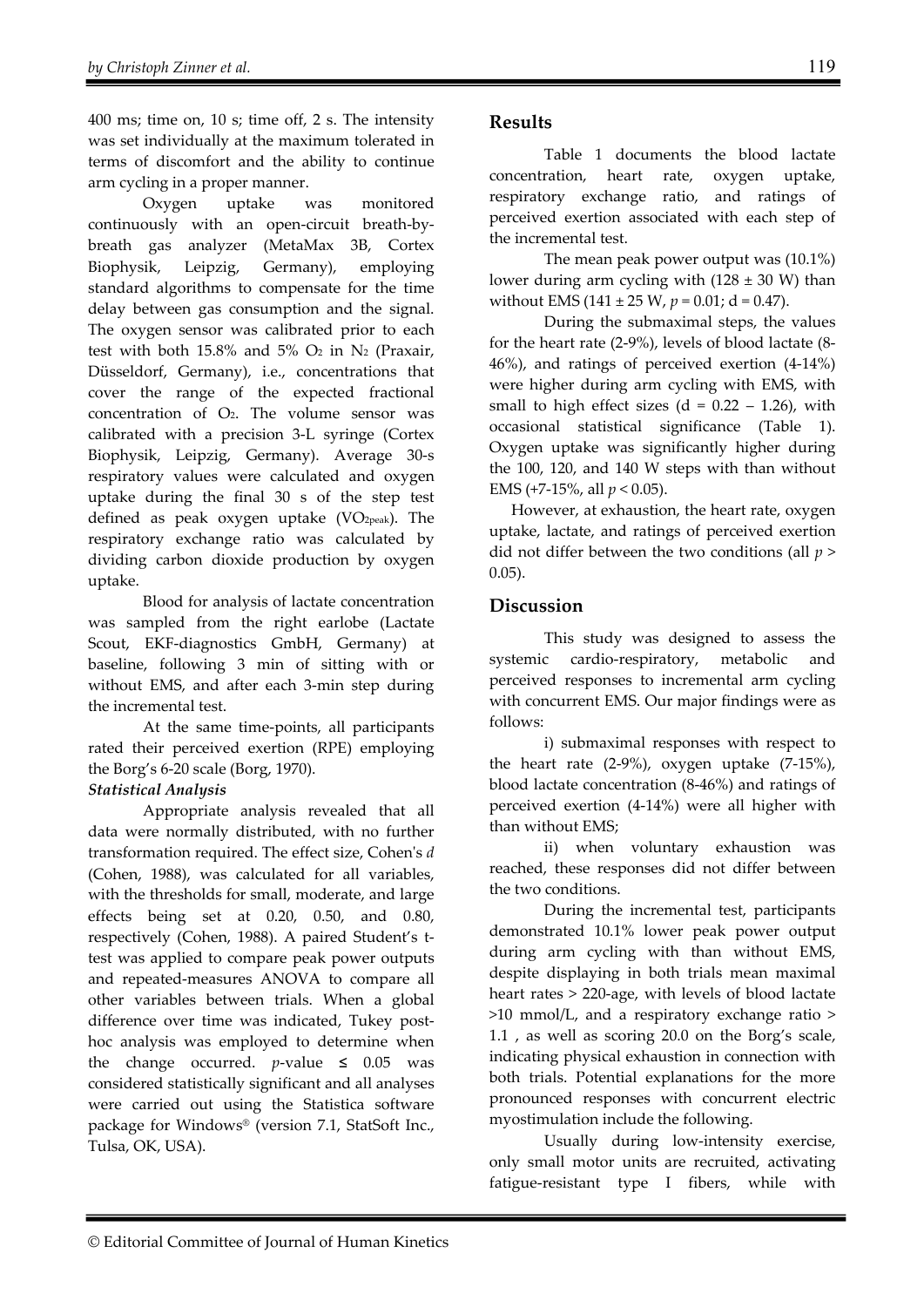increasing exercise intensity, larger motor units containing stronger type II fibers are activated (Henneman et al., 1965). However, EMS activates both type I and type II fibers non-selectively even at low intensities (Gregory and Bickel, 2005). During leg cycling with concurrent EMS, this more extensive recruitment of type II fibers

elevates the metabolic demands (as indicated by higher blood lactate concentrations, a base excess, and altered substrate utilization) compared to conventional cycling, thereby causing fatigue earlier (Wahl et al., 2012).

#### **Table 1**

|                                               |            |                   | <b>Baseline</b> |                         | Incremental increases in power output [W] |                         |                         |                                   |                                 |                         |                         |
|-----------------------------------------------|------------|-------------------|-----------------|-------------------------|-------------------------------------------|-------------------------|-------------------------|-----------------------------------|---------------------------------|-------------------------|-------------------------|
| Variable                                      | Trial      | <b>Statistics</b> | with EMS        | without                 | 40                                        | 60                      | 80                      | 100                               | 120                             | 140                     | Maximal                 |
|                                               |            |                   |                 | <b>EMS</b>              | $(n=11)$                                  | $(n=11)$                | $(n=11)$                | $(n=11)$                          | $(n=8)$                         | $(n=8)$                 | $(n=11)$                |
| <b>Blood</b> lactate<br>[mmol/L]              | without    |                   |                 |                         |                                           |                         |                         |                                   |                                 |                         |                         |
|                                               | <b>EMS</b> |                   | n.d.            | $1.5 \pm 0.2$           | $2.2 \pm 0.8$                             | $2.7 \pm 0.9$           | $3.5 \pm 1.2$           | $5.1 \pm 1.7$                     | $6.5 \pm 1.9$                   | $7.6 \pm 1.7$           | $10.4 \pm 2.1$          |
|                                               | with EMS   |                   | $1.5 \pm 0.4$   | $1.3 + 0.3$             | $2.6 \pm 0.6$                             | $3.4 \pm 1.0$           | $4.5 \pm 1.8$           | $5.5 \pm 2.0$                     | $8.0 + 2.7$                     | $11.1 \pm 4.9$          | $11.7 + 3.9$            |
|                                               |            | $\Delta\%$        |                 | $-15$                   | $+18$                                     | $+26$                   | $+29$                   | $+8$                              | $+23$                           | $+46$                   | $+13$                   |
|                                               |            | Cohen's d         |                 | 0.58                    | 0.56                                      | 0.70                    | 0.61                    | 0.22                              | 0.61                            | 0.94                    | 0.42                    |
|                                               |            | P-value           |                 | 1.00                    | 1.00                                      | 1.00                    | 1.00                    | 1.00                              | 0.93                            | $0.001*$                | 0.41                    |
| Heart rate<br>[bpm]                           | without    |                   |                 |                         |                                           |                         |                         |                                   |                                 |                         |                         |
|                                               | <b>EMS</b> |                   | n.d.            | $81 \pm 10$             | $107 + 17$                                | $118 + 20$              | $131 + 22$              | $152 + 21$                        | $160 + 17$                      | $169 + 11$              | $178 + 9$               |
|                                               | with EMS   |                   | $80 + 15$       | 77±14                   | $111 + 21$                                | $128 + 25$              | $142 + 23$              | 157±22                            | $169 + 19$                      | $173 \pm 18$            | 177±11                  |
|                                               |            | $\Delta\%$        |                 | $-5$                    | $+4$                                      | $+9$                    | $+8$                    | $+3$                              | $+6$                            | $+2$                    | $-1$                    |
|                                               |            | Cohen's d         |                 | 0.34                    | 0.23                                      | 0.42                    | 0.46                    | 0.23                              | 0.56                            | 0.26                    | 0.13                    |
|                                               |            | P-value           |                 | 0.92                    | 0.74                                      | 0.84                    | 0.15                    | 0.14                              | $0.02*$                         | 0.97                    | 1.00                    |
| Oxygen<br>uptake<br>[ml/min]                  | without    |                   |                 |                         |                                           |                         |                         |                                   |                                 |                         |                         |
|                                               | <b>EMS</b> |                   | n.d             | $0.41 \pm 0.06$         | $0.99 \pm 0.14$                           | $1.24 \pm 0.13$         | $1.52 \pm 0.13$         | $2.01 \pm 0.26$                   | $2.30 \pm 0.20$                 | $2.76 \pm 0.20$         | $2.93 \pm 0.46$         |
|                                               | with EMS   |                   | $0.45 \pm 0.09$ | $0.40 \pm 0.11$         | $1.13 \pm 0.09$                           | $1.43 \pm 0.21$         | $1.72 \pm 0.19$         | $2.15 \pm 0.26$                   | $2.58 \pm 0.29$                 | $3.05 \pm 0.38$         | $2.91 \pm 0.74$         |
|                                               | $\Delta\%$ | $\Delta\%$        |                 | $-2$                    | $+14$                                     | $+15$                   | $+13$                   | $+7$                              | $+12$                           | $+11$                   | $+1$                    |
|                                               | Cohen's d  | Cohen's d         |                 | 0.04                    | 1.13                                      | 1.07                    | 1.26                    | 0.55                              | 1.12                            | 0.97                    | 0.04                    |
|                                               | p-value    | P-value           |                 | 1.00                    | 0.61                                      | 0.08                    | 0.12                    | $0.05*$                           | $0.04*$                         | $0.01*$                 | 1.00                    |
| Respiratory<br>exchange<br>ration<br>[a.u.]   | without    |                   |                 |                         |                                           |                         |                         |                                   |                                 |                         |                         |
|                                               | <b>EMS</b> |                   | n.d.            | $0.89 \pm 0.07$         | $0.91 \pm 0.06$                           | $0.93 \pm 0.06$         | $0.96 \pm 0.07$         | $1.02 \pm 0.09$                   | $1.02 \pm 0.06$                 | $1.07 \pm 0.06$         | $1.12 \pm 0.04$         |
|                                               | with EMS   | $\Delta\%$        | $0.87 + 0.04$   | $0.85 \pm 0.05$<br>$-5$ | $0.92 \pm 0.05$<br>$+1$                   | $0.94 \pm 0.05$<br>$+1$ | $0.98 \pm 0.08$<br>$+2$ | $1.00 \pm 0.06$<br>$\overline{2}$ | $1.03 \pm 0.06$<br>$\mathbf{1}$ | $1.05 \pm 0.04$<br>$-2$ | $1.09 \pm 0.04$<br>$-3$ |
|                                               |            | Cohen's d         |                 | 0.50                    | 0.18                                      | 0.12                    | 0.32                    | 0.35                              | 0.24                            | 0.23                    | 0.69                    |
|                                               |            | P-value           |                 | 0.94                    | 1.00                                      | 1.00                    | 1.00                    | 1.00                              | 1.00                            | 1.00                    | 1.00                    |
|                                               | without    |                   |                 |                         |                                           |                         |                         |                                   |                                 |                         |                         |
| Ratings of<br>perceived<br>exertion<br>[a.u.] | <b>EMS</b> |                   | n.d.            | $6.0 + 0.0$             | $8.6 \pm 1.7$                             | $10.8 + 1.2$            | $13.3 \pm 1.7$          | $15.8 \pm 2.5$                    | $16.8 \pm 1.7$                  | $18.6 \pm 1.3$          | $19.9 \pm 0.3$          |
|                                               |            |                   |                 |                         |                                           |                         |                         |                                   |                                 |                         |                         |
|                                               | with EMS   |                   | $6.0 \pm 0.0$   | $6.0 \pm 0.0$           | $9.7 + 2.4$                               | $12.3 \pm 2.2$          | $14.4 \pm 2.8$          | $16.6 \pm 2.2$                    | $17.7 \pm 1.6$                  | $19.3 \pm 0.8$          | $20.0 + 0.0$            |
|                                               |            | $\Delta\%$        |                 | 0                       | $+13$                                     | $+14$                   | $+8$                    | $+5$                              | $+5$                            | $+4$                    | $+1$                    |
|                                               |            | Cohen's d         |                 | $\mathbf{0}$            | 0.52                                      | 0.88                    | 0.47                    | 0.33                              | 0.59                            | 0.62                    | 0.25                    |
|                                               |            | P-value           |                 | 1.00                    | 0.61                                      | 0.82                    | 0.61                    | 0.39                              | 0.22                            | 0.61                    | 1.00                    |

*Cardiorespiratory, metabolic and perceived variables during an incremental* 

Compared to the legs, upper-body muscles contain a greater proportion of type II fibers (Koppo et al., 2002; Sanchis-Moysi et al., 2010; Zinner et al., 2016), which results in earlier activation of such fibers even without EMS. Thus, it may be predicted that concurrent EMS during arm exercise would not induce more pronounced responses, but that was not the case here.

Inexperienced individuals performing upper-body exercise rely more on the glycolytic pathway than when performing leg exercise, even in the absence of EMS (Zinner et al., 2016). Furthermore, vascular reactivity differs between the arms and the legs. In the arms, greater changes in the blood flow in response to a physiological vasodilatory stimulus occur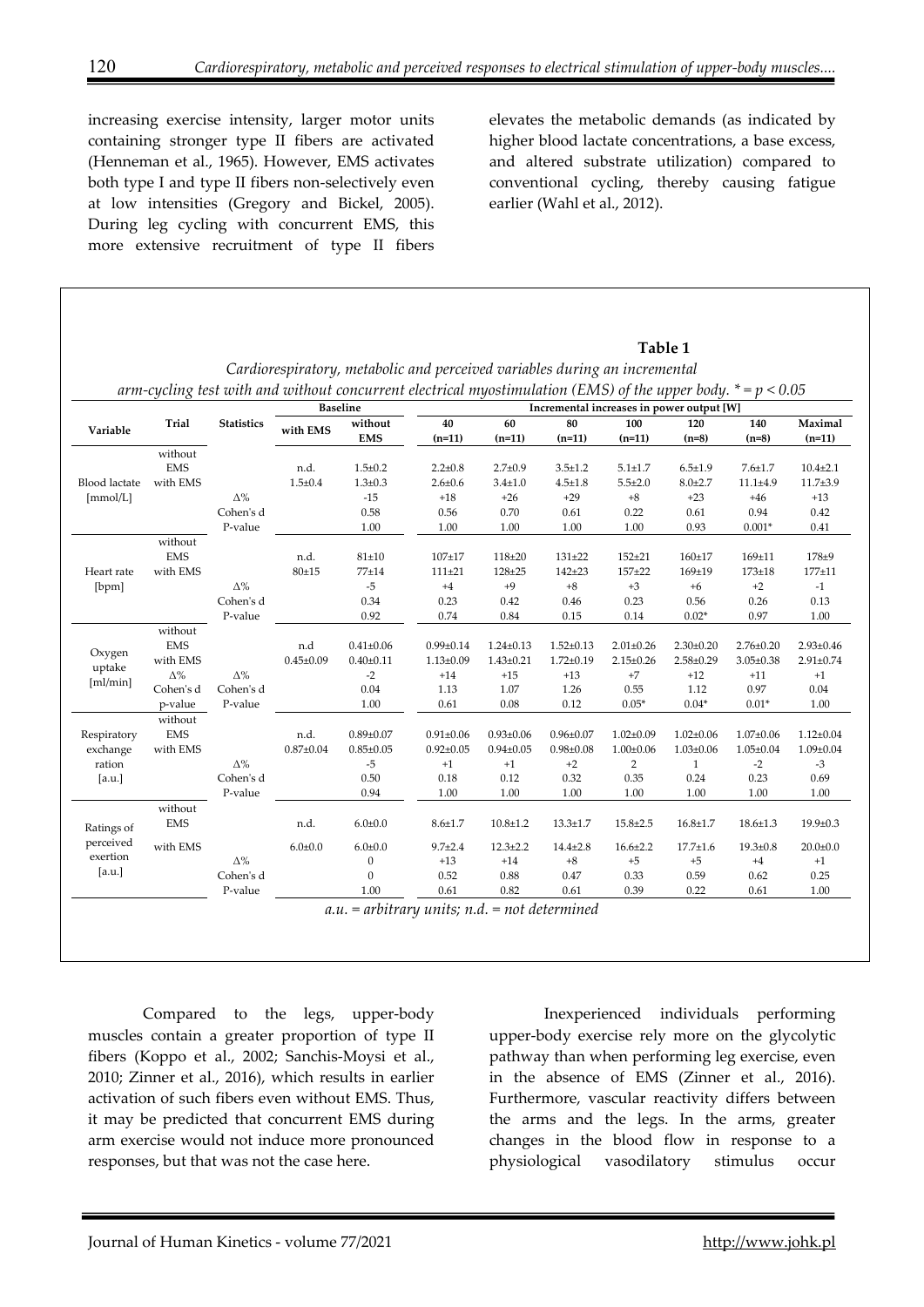(Richardson et al., 2006). Furthermore, a higher cardiovascular effort is necessary to maintain a given metabolic rate in the upper limbs compared to the lower limbs, which is due to the lower capacity and efficiency of the arms to extract O2 from the blood (Calbet et al., 2005). For this reason, higher glycolytic demands during arm cranking even without EMS are to be expected. Since the uptake and the subsequent oxidation of lactate by the legs is strongly correlated with lactate delivery and an elevated metabolic rate, lactate produced during arm cranking is immediately utilized in the legs (Van Hall et al., 2003). Earlier it has been shown that compared to voluntary contraction, specific EMS of the quadriceps muscle during incremental tests of one-legged dynamic knee extension leads to higher metabolic demands (i.e., a higher HR and mean arterial pressure) (Kim Strange et al., 1995). All the aforementioned reasons may explain statistical differences were not detected in the measurements of blood lactate between the EMS and without-EMS intervention even though the lactate concentration was 8-46% greater during EMS.

In contrast to previous reports (Wahl et al., 2012), we observed no difference in the respiratory exchange ratio, an indicator of lipid oxidation, glycogenolysis and glycolysis (Bergman and Brooks, 1999; Brooks, 1997; Dudley et al., 1987; Jansson and Kaijser, 1987), while arm cycling with or without EMS. One possible explanation for this discrepancy is that the small muscle mass in the upper-body of our participants did not influence such systemic variables, but that fatigue nevertheless occurred earlier with EMS. On the basis of our present findings, we conclude that cycling with and without EMS involves utilization of the same type of substrates.

The elevated ratings of perceived exertion observed here are consistent with our findings of elevated cardiorespiratory and metabolic responses during arm cycling with, rather than without EMS. Elevated ratings of perceived exertion during leg cycling with than without EMS have also been reported by others (Wahl et al., 2014).

#### *Practical implications*

Depending on the conditions and sport, arm cycling as an exercise is interesting from two perspectives. First, a variety of sports involve generation of considerable work by the upper body (e.g., many Paralympic sports, kayaking, cross-country skiing, swimming, rowing, etc.). Second, when leg training is not possible (e.g., due to injury), high-intensity interval training that engages upper-body muscles (Wingate anaerobic tests) enhances aerobic capacity (VO<sub>2peak</sub>, mean power in time-trial) substantially (9%) within a relatively short period of time (6 sessions over 11 days) as we had demonstrated previously (Zinner et al., 2016). Moreover, when leg muscles become fatigued due to extensive training, arm cycling offers an effective alternative for stimulating the cardiovascular system further while allowing the legs to recover.

#### **Conclusions**

In conclusion, concurrent EMS during arm cycling enhanced the cardio-respiratory, metabolic and perceived responses, especially during submaximal arm cycling. This type of exercise could be beneficial to competitors in a variety of sports that involve performance of considerable work by the upper body (e.g., kayaking, cross-country skiing, swimming, rowing and various parasports), as well as for injured individuals. At the same time, chronic adaptation to this type of exercise remains to be characterized.

#### **Acknowledgements**

The authors wish to thank Nicole Nendza for her help with collecting the data.

## **References**

Bergman BC, Brooks GA. Respiratory gas-exchange ratios during graded exercise in fed and fasted trained and untrained men. *J Appl Physiol,* 1999; 86: 479-487

Borg G. Perceived exertion as an indicator of somatic stress. *Scand J Rehabil Med,* 1970; 2: 92-98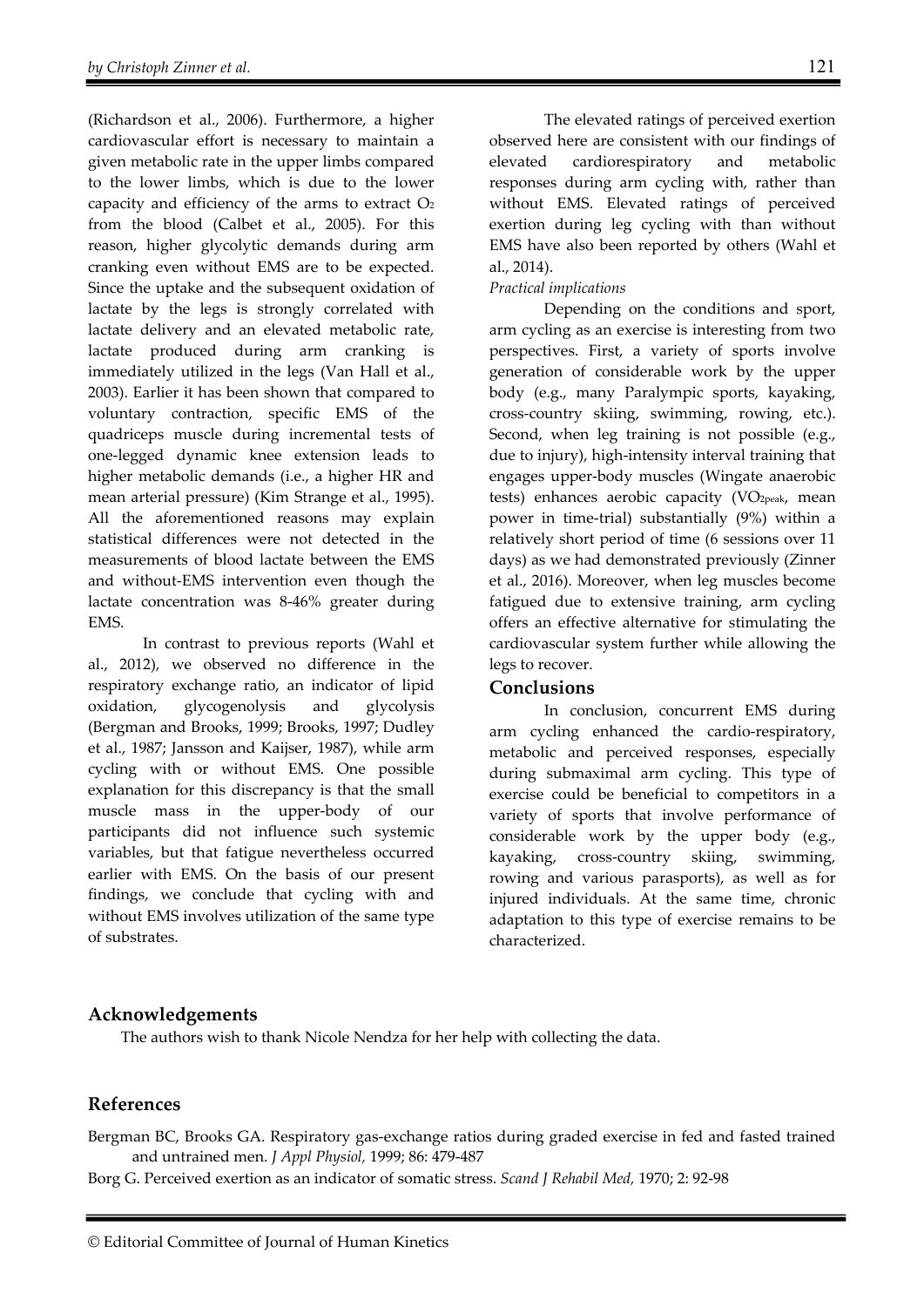- Brink-Elfegoun T, Holmberg HC, Ekblom MN, Ekblom B. Neuromuscular and circulatory adaptation during combined arm and leg exercise with different maximal work loads. *Eur J Appl Physiol,* 2007; 101: 603- 611
- Brocherie F, Babault N, Cometti G, Maffiuletti N, Chatard JC. Electrostimulation training effects on the physical performance of ice hockey players. *Med Sci Sports Exerc,* 2005; 37: 455-460
- Brooks GA. Importance of the 'crossover' concept in exercise metabolism. *Clin Exp Pharmacol Physiol,* 1997; 24: 889-895
- Calbet JA, Gonzalez-Alonso J, Helge JW, Sondergaard H, Munch-Andersen T, Saltin B, Boushel R. Central and peripheral hemodynamics in exercising humans: leg vs arm exercise. *Scand J Med Sci Sports,* 2015; 25: 144-157
- Calbet JA, Holmberg HC, Rosdahl H, van Hall G, Jensen-Urstad M, Saltin B. Why do arms extract less oxygen than legs during exercise? *Am J Physiol Regul Integr Comp Physiol,* 2005; 289: R1448-1458
- Cohen D. *Statistical power analysis for the behavioral sciences* (2nd ed.). Hillsdale, NJ: Lawrence Erlbaum Associates; 1988
- Dudley GA, Tullson PC, Terjung RL. Influence of mitochondrial content on the sensitivity of respiratory control. *J Biol Chem,* 1987; 262): 9109-9114
- Gregory CM, Bickel CS. Recruitment patterns in human skeletal muscle during electrical stimulation. *Phys Ther,* 2005; 85: 358-364
- Henneman E, Somjen G, Carpenter DO. Functional Significance of Cell Size in Spinal Motoneurons. *J Neurophysiol,* 1965; 28: 560-580
- Jansson E, Kaijser L. Substrate utilization and enzymes in skeletal muscle of extremely endurance-trained men. *J Appl Physiol,* 1987; 62: 999-1005
- Kemmler W, Weissenfels A, Willert S, Shojaa M, von Stengel S, Filipovic A, Kleinoder H, Berger J, Frohlich M. Efficacy and Safety of Low Frequency Whole-Body Electromyostimulation (WB-EMS) to Improve Health-Related Outcomes in Non-athletic Adults. A Systematic Review. *Front Physiol,* 2018; 9: 573
- Kim CK, Strange S, Bangsbo J, Saltin B. Skeletal muscle perfusion in electrically induced dynamic exercise in humans. *Acta Physiol Scand,* 1995; 153: 279-287
- Kim CK, Takala TE, Seger J, Karpakka J. Training effects of electrically induced dynamic contractions in human quadriceps muscle. *Aviat Space Environ Med,* 1995; 66: 251-255
- Koppo K, Bouckaert J, Jones AM. Oxygen uptake kinetics during high-intensity arm and leg exercise. *Respir Physiol Neurobiol,* 2002; 133: 241-250
- Miles DS, Cox MH, Bomze JP. Cardiovascular responses to upper body exercise in normals and cardiac patients. *Med Sci Sports Exerc,* 1989; 21: S126-131
- Nosaka K, Aldayel A, Jubeau M, Chen TC. Muscle damage induced by electrical stimulation. *Eur J Appl Physiol,* 2011; 111: 2427-2437
- Pano-Rodriguez A, Beltran-Garrido JV, Hernandez-Gonzalez V, Reverter-Masia J. Effects of whole-body ELECTROMYOSTIMULATION on health and performance: a systematic review. *BMC Complement Altern Med,* 2019; 19: 87
- Richardson RS, Secher NH, Tschakovsky ME, Proctor DN, Wray DW. Metabolic and vascular limb differences affected by exercise, gender, age, and disease. *Med Sci Sports Exerc,* 2006; 38: 1792-1796
- Salmons S. Adaptive change in electrically stimulated muscle: a framework for the design of clinical protocols. *Muscle Nerve,* 2009; 40: 918-935
- Sanchis-Moysi J, Idoate F, Olmedillas H, Guadalupe-Grau A, Alayon S, Carreras A, Dorado C, Calbet JA. The upper extremity of the professional tennis player: muscle volumes, fiber-type distribution and muscle strength. *Scand J Med Sci Sports,* 2010; 20: 524-534
- Secher NH, Ruberg-Larsen N, Binkhorst RA, Bonde-Petersen F. Maximal oxygen uptake during arm cranking and combined arm plus leg exercise. *J Appl Physiol,* 1974; 36: 515-518
- Suhr F, Brixius K, de Marees M, Bolck B, Kleinoder H, Achtzehn S, Bloch W, Mester J. Effects of short-term vibration and hypoxia during high-intensity cycling exercise on circulating levels of angiogenic regulators in humans. *J Appl Physiol (1985),* 2007; 103: 474-483